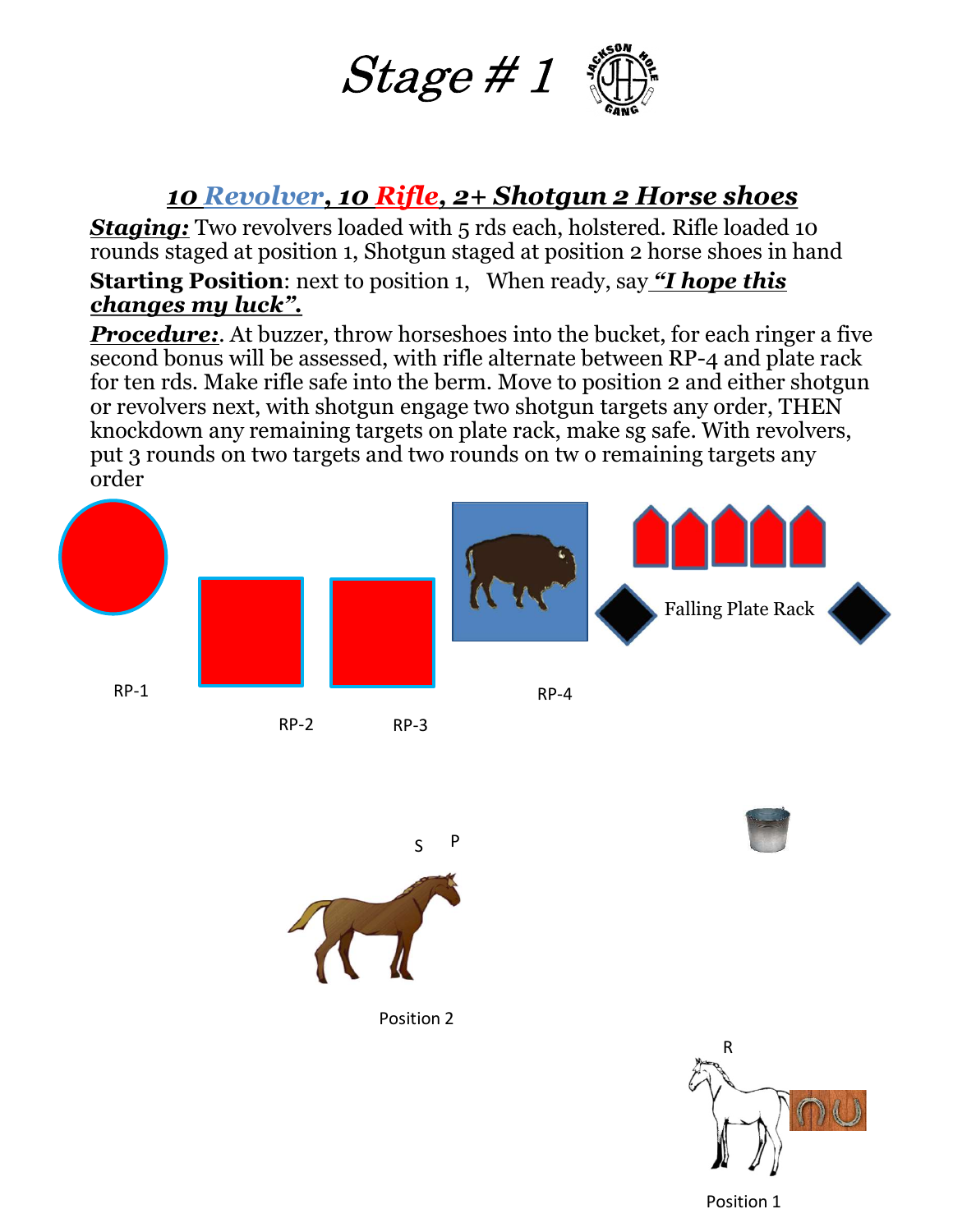

# Stage # 2



#### 10 Revolver, 10 Rifle, 4+ Shotgun

**Staging:** Two revolvers loaded with 5 rds, each holstered, Rifle loaded with 10 rounds at position 2. Shotgun at position 2 **Starting Position:** Shooter starts at position 1 or 2 when ready say, **Stage # 2**<br>
10 Revolver, 10 Rifle, 4+ Shotgun<br>
Staging: Two revolvers loaded with 5 rds, each holstered, Rifle load<br>
with 10 rounds at position 2. Shotgun at position 2<br>
<u>Starting Position:</u> Shooter starts at position 1

**Procedure:**  $\alpha$  **the buzzer**, at position 1 with revolvers engage P1-P3 at least 3 times each no triple taps. At position 2 with rifle, repeat pistol instructions. At position 2 with shotgun engage 4 shotgun targets any order. Rifle cannot be last

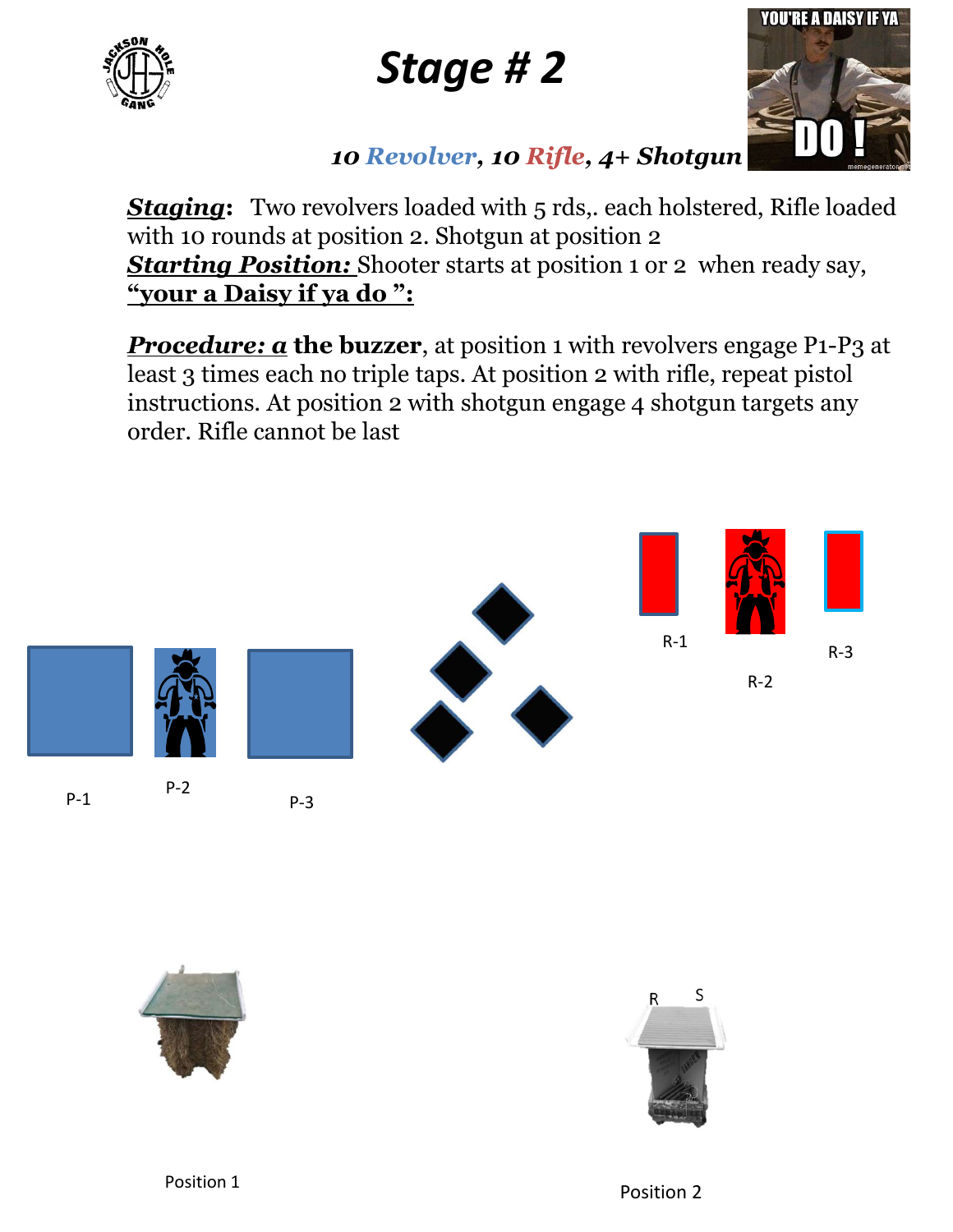

### Stage #3 A visit to the Whitehouse 10 Revolver, 10 Rifle 2+ shotgun

**Stage #3**<br>A visit to the Whitehouse<br>10 Revolver, 10 Rifle 2+ shotgun<br>"Staging: Revolvers staged in outhouse holsters with 5 rds each, Rifle<br>loaded with 10 round at position 2, Shotgun staged at position 2.<br>arting Positio loaded with 10 round at position 2, Shotgun staged at position 2. **Starting Position**: door closed, seated in the Privy hands on pistols When ready say "something died in here"

**Procedure:** At the buzzer push door open, engage P1-P3 in an outhouse **Stage #3**<br> **Staging:** Nevolver, 10 Rifle 2+ shotgun<br> **Contained to the Whitehouse**<br> **Contains to the Whitehouse**<br> **Contains to outhous** the privation 2.<br> **Contains Position**: door closed, seated in the Privy hands on pis revolver instructions, at position 2 engage 2 shotgun targets any order. **Stage #3**<br> **A visit to the Whitehouse**<br> **10 Revolver, 10 Rifle 2+ shotgun**<br> **Country on target 3**<br> **Country on target 3**<br> **Country on target 3**<br> **Countably super staged in outhouse holsters with 5 rds each, Rifle**<br> **Star** 3 any order

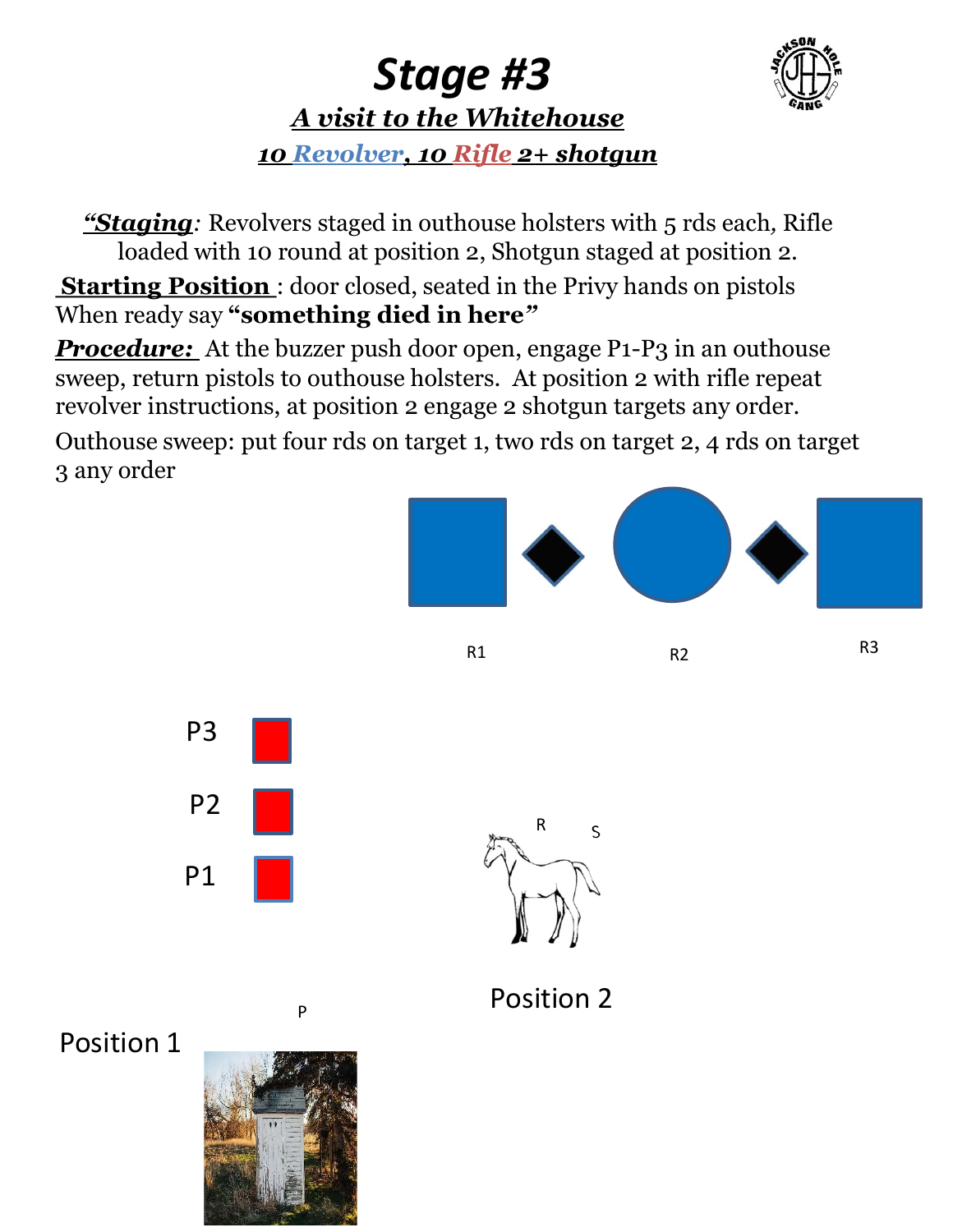



## 10 Revolver, 10 Rifle, 2 shotgun

**Staging:** Revolvers loaded with 5 rds. each and holstered on horse holsters, rifle loaded with 10 rounds in scabbard, shotgun with expeditor **at position 1 of Revolver, 10 Rifle, 2 shotgun**<br> **Staging:** Revolvers loaded with 5 rds. each and holstered on<br>
horse holsters, rifle loaded with 10 rounds in scabbard, shotgun<br>
with expeditor<br> **Starting Position:** Sitti

**Starting Position:** Sitting on Hillary Clinton the wonder pony

Procedure: At the buzzer, With rifle put 2 rounds on each target any order. Repeat instructions with pistol, an expeditor will hand you your shotgun, engage 2 shotgun targets